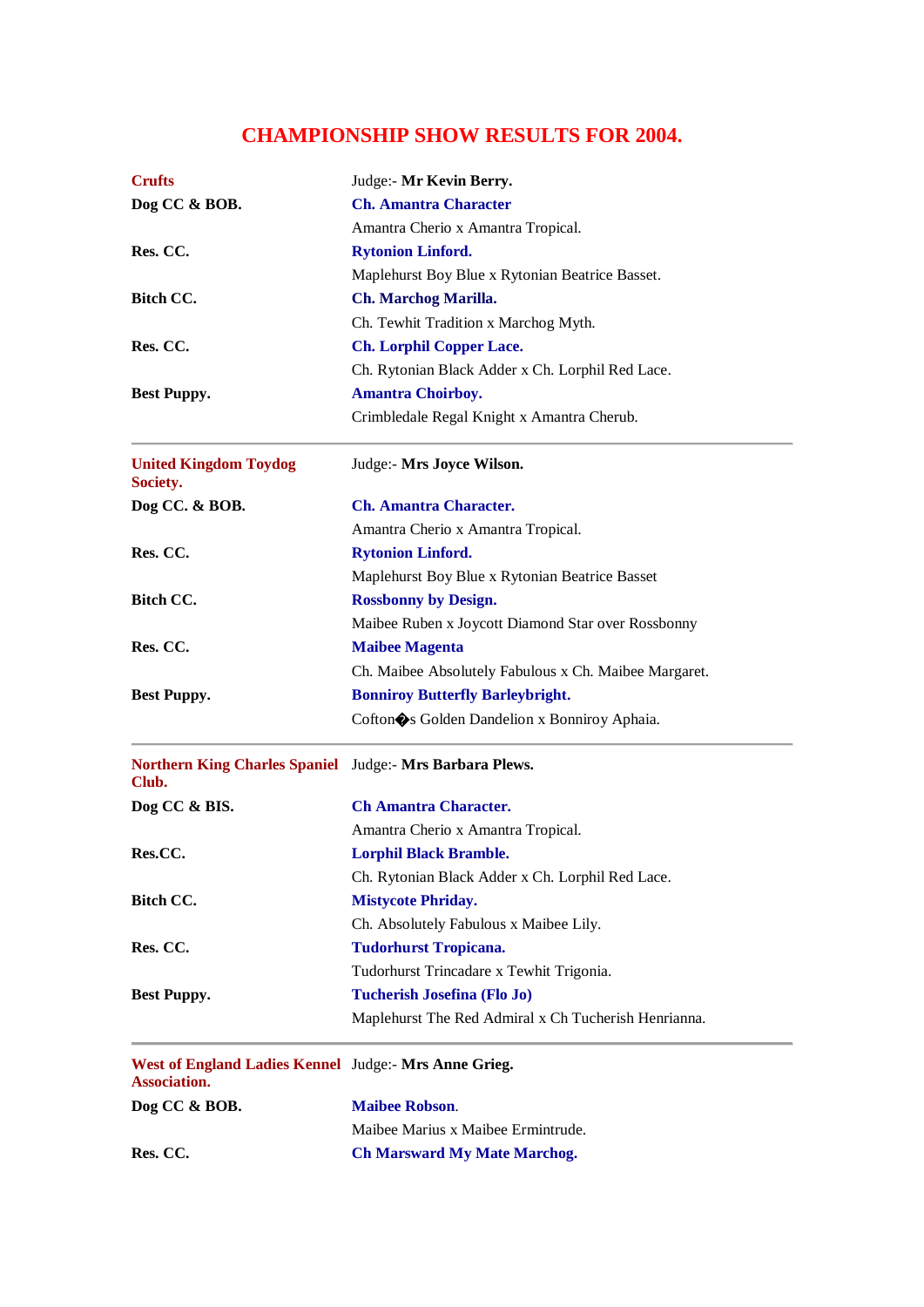|                                   | Marsward Llyn Celyn x Marsward Magic Moments.                      |
|-----------------------------------|--------------------------------------------------------------------|
| Bitch CC.                         | Ch Marchog Marilla.                                                |
|                                   | Ch. Tewhit Tradition x Marchog Myth                                |
| Res. CC.                          | <b>Maibee Magenta.</b>                                             |
|                                   | Ch. Maibee Absolutely Fabulous x Ch. Maibee Margaret.              |
| <b>Best Puppy.</b>                | Cavella May Be Magic is Justacharma                                |
|                                   | Exquisanne Wilbury of Cavella x Celestial Angel of Cavella.        |
| <b>King Charles Spaniel Club.</b> | Judge:- Mme S Desserne.                                            |
| Dog CC & BIS.                     | <b>Ch Amantra Character.</b>                                       |
|                                   | Amantra Cherio x Amantra Tropical.                                 |
| Res CC.                           | <b>Amantra Choirboy.</b>                                           |
|                                   | Crimbledale Regal Knight x Amantra Cherub                          |
| Bitch CC.                         | <b>Cwmhaf Santuzza</b>                                             |
|                                   | Maibee Marius x Cwmhaf Mrs Snow.                                   |
| Res CC.                           | <b>Tudorhurst Tropicana.</b>                                       |
|                                   | Tudorhurst Trincadare x Tewhit Trigonia.                           |
| <b>Best Puppy</b>                 | <b>Amantra Dickens with Sombur</b>                                 |
|                                   | Ch Amantra Black Gold x Only a Secret Amantra.                     |
| <b>Birmingham National.</b>       | Judge:- Mrs Alicia Pennington.                                     |
| Dog CC & BOB.                     | <b>Ch Amantra Character.</b>                                       |
|                                   | Amantra Cherio x Amantra Tropical.                                 |
| Res CC.                           | <b>Ch.Marsward My Mate Marchog.</b>                                |
|                                   | Marsward Llyn Celyn x Marsward Magic Moments.                      |
| Bitch CC.                         | Ch. Winnie vd Gebhardshoh with Bentwood.                           |
|                                   | Marlon des Rois de l $\bigcirc$ Abbaye x Piroschka vd Gebhardshoh. |
| Res CC.                           | <b>Rosbonny By Design.</b>                                         |
|                                   | Maibee Ruben x Joycott Diamond Star over Rossbonny                 |
| <b>Best Puppy.</b>                | <b>Cavella Caladonia</b>                                           |
|                                   | Exquisanne Wilbury of Cavella x Celestial Angel of Cavella.        |
| <b>Scottish Kennel Club.</b>      | Judge:- Mrs J Lilley.                                              |
| Dog CC & BOB.                     | <b>Marchog Mashino</b>                                             |
|                                   | Coftons Only The Lonley x Marchog Magenta Divine                   |
| Res CC.                           | <b>Ch Marsward My Mate Marchog.</b>                                |
|                                   | Marsward Llyn Celyn x Marsward Magic Moments.                      |
| <b>Bitch CC.</b>                  | <b>Othmese Charmian.</b>                                           |
|                                   | Marsward Llwyn Celyn x Dunloo Dicentra.                            |
| Res CC.                           | <b>Othmese Dhu Jenna</b>                                           |
|                                   | Amantra Carte Noir x Othmese Queen of Broadway                     |
| <b>Best Puppy.</b>                | <b>Othmese Dhu Jenna.</b>                                          |
|                                   | Amantra Carte Noir x Othmese Queen of Broadway                     |
| <b>Bath Canine Society.</b>       | Judge:- Mr. N Marsh.                                               |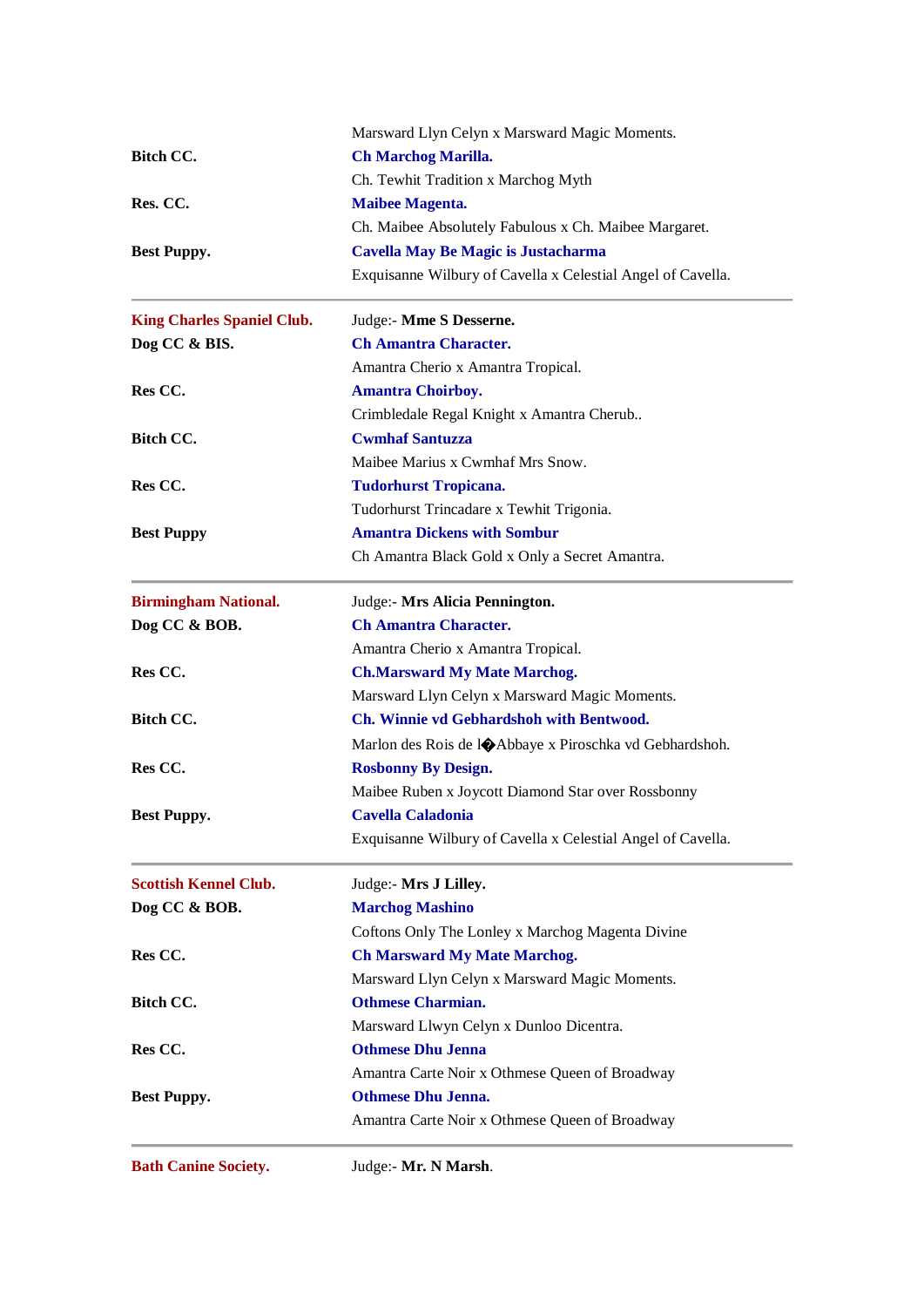| Dog CC. & BOB.            | <b>Ch Amantra Character.</b>                                |
|---------------------------|-------------------------------------------------------------|
|                           | Amantra Cherio x Amantra Tropical.                          |
| Res CC.                   | <b>Ch Marsward My Mate Marchog.</b>                         |
|                           | Marsward Llyn Celyn x Marsward Magic Moments.               |
| Bitch CC.                 | <b>Ch. Marchog Marilla.</b>                                 |
|                           | Ch. Tewhit Tradition x Marchog Myth                         |
| Res CC.                   | <b>Maibee Snowbelle Tucherish.</b>                          |
|                           | Ch Maibee Clayton x Maibee Snowflake.                       |
| <b>Best Puppy.</b>        | <b>Cavella Caladonia</b>                                    |
|                           | Exquisanne Wilbury of Cavella x Celestial Angel of Cavella. |
| <b>Southern Counties.</b> | Judge:- Mr G Davies.                                        |
| Dog CC & BOB.             | <b>Ch. Marsward My Mate Marchog.</b>                        |
|                           | Marsward Llyn Celyn x Marsward Magic Moments.               |
| Res CC.                   | <b>Amantra Choir Boy.</b>                                   |
|                           | Crimbledale Regal Knight x Amantra Cherub.                  |
| <b>Bitch CC.</b>          | <b>Rossbonny by Design.</b>                                 |
|                           | Maibee Ruben x Joycott Diamond Star over Rossbonny          |
| Res CC.                   | <b>Tudorhurst Tropicana.</b>                                |
|                           | Tudorhurst Trincadare x Tewhit Trigonia.                    |
| <b>Best Puppy.</b>        | <b>Amantra Cappuchino with Headra.</b>                      |
|                           | Ch Amantra Black Gold x Only a Secret Amantra.              |
| <b>Three Counties.</b>    | Judge:- Mr H Ogden.                                         |
| Dog CC. & BOB.            | <b>Marchog Mashino</b>                                      |
|                           | Coftons Only The Lonley x Marchog Magenta Divine.           |
| Res CC.                   | <b>Ch Amantra Character.</b>                                |
|                           | Amantra Cherio x Amantra Tropical.                          |
| <b>Bitch CC.</b>          | <b>Ch Tewhit Tandango</b>                                   |
|                           | Ch Tudorhurst Royal Jewel x Tewhit Tango                    |
| Res CC.                   | <b>Rossbonny By Design.</b>                                 |
|                           | Maibee Ruben x Joycott Diamond Star over Rossbonny.         |
| <b>Best Puppy.</b>        | Cavella May Be Magic is Justacharma.                        |
|                           | Exquisanne Wilbury of Cavella x Celestial Angel of Cavella. |
| <b>Border Union.</b>      | Judge:- Mrs E Hulme.                                        |
| Dog CC & BOB.             | <b>Ch Amantra Character.</b>                                |
|                           | Amantra Cherio x Amantra Tropical.                          |
| Res. CC.                  | <b>Lorphil Blach Bramble.</b>                               |
|                           | Ch. Rytonian Black Adder x Ch. Lorphil Red Lace.            |
| Bitch CC.                 | <b>Cwmhaf Santuzza.</b>                                     |
|                           | Maibee Marius x Cwmhaf Mrs Snow.                            |
| Res CC.                   | <b>Tucherish Precious Paulian</b>                           |
|                           | Maibee Ruben x Tucherish Danielle                           |
| <b>Best Puppy.</b>        | <b>Peakdowns Blondie.</b>                                   |
|                           |                                                             |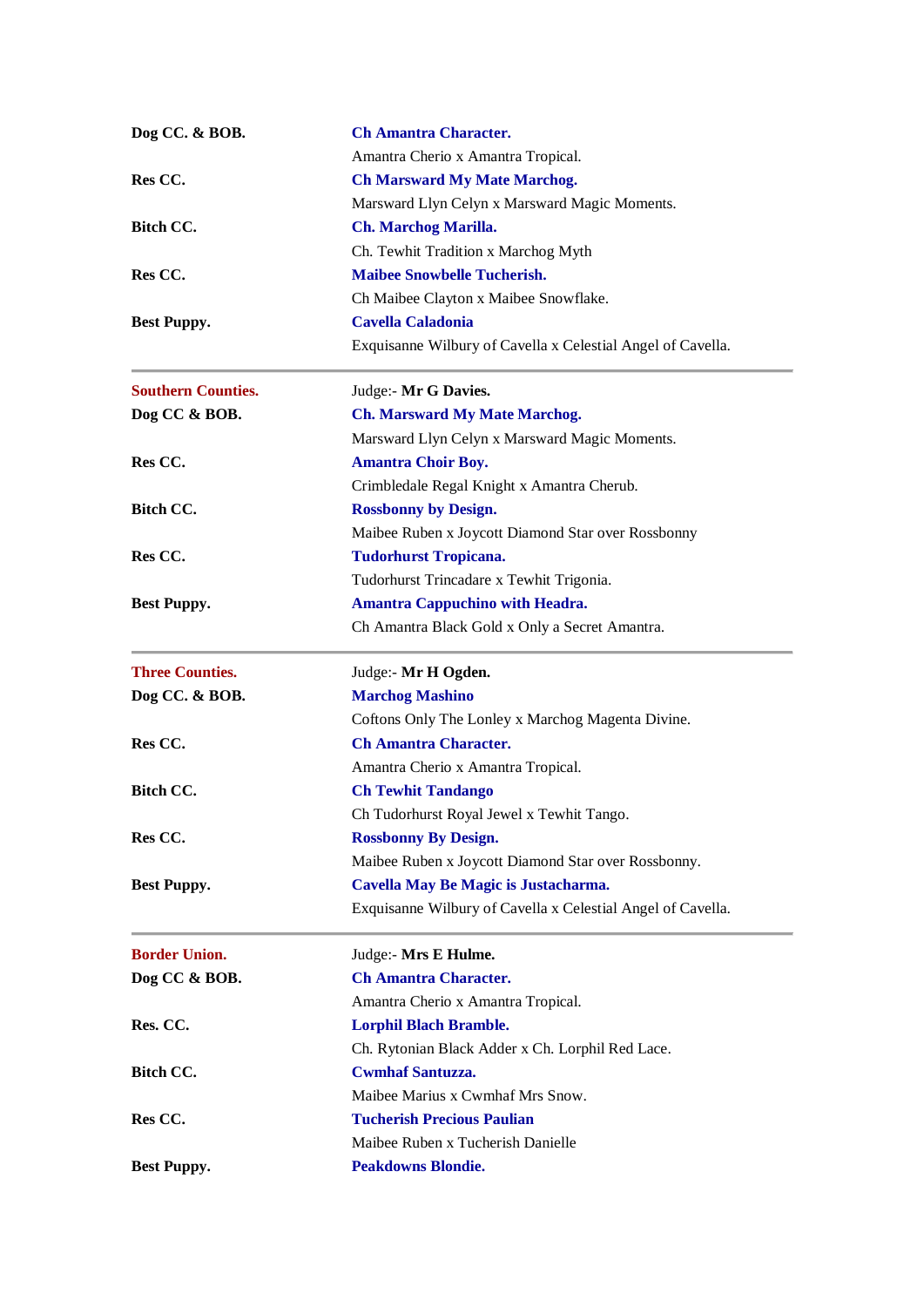Maibee Marius x Peakdown Miss Milly.

| <b>Blackpool.</b>                                | Judge:- Mrs R Morgan.                                            |
|--------------------------------------------------|------------------------------------------------------------------|
| Dog CC & BOB.                                    | <b>Ch. Amantra Character.</b>                                    |
|                                                  | Amantra Cherio x Amantra Tropical.                               |
| Res CC.                                          | <b>Amantra Choirboy.</b>                                         |
|                                                  | Crimbledale Regal Knight x Amantra Cherub.                       |
| Bitch CC.                                        | <b>Justacharma Gift of Magic.</b>                                |
|                                                  | Tucherish Valentino is Justacharma x Justacharma Remember Magic. |
| Res. CC.                                         | <b>Tucherish Precious Paulian.</b>                               |
|                                                  | Maibee Ruben x Tucherish Danielle.                               |
| <b>Best Puppy.</b>                               | <b>Tucherish Sundown.</b>                                        |
|                                                  | Maplehurst the Red Admiral ex Tucherish Henrianna.               |
| Windsor.                                         | Judge:- Mr R Stone.                                              |
| Dog CC & BOB.                                    | <b>Ch. Amantra Character.</b>                                    |
|                                                  | Amantra Cherio x Amantra Tropical                                |
| Res CC.                                          | <b>Maibee Robson.</b>                                            |
|                                                  | Maibee Marius x Maibee Ermintrude.                               |
| Bitch CC.                                        | <b>Mistycote Phriday.</b>                                        |
|                                                  | Ch. Absolutely Fabulous x Maibee Lily                            |
| Res CC.                                          | <b>Tidemill Serena</b>                                           |
|                                                  | Valrelcia Aha to Marchog x Equisanne Lilia at Tidemill.          |
| <b>Best Puppy.</b>                               | <b>Amantra Dickens with Sombur.</b>                              |
|                                                  | Ch Amantra Black Gold x Only a Secret Amantra                    |
| <b>South Wales Kennel</b><br><b>Association.</b> | Judge:- Mr R Davies.                                             |
| Dog CC.                                          | <b>Maibee Robson.</b>                                            |
|                                                  | Maibee Marius x Maibee Ermintrude.                               |
| Res CC.                                          | <b>Marchog Moshino.</b>                                          |
|                                                  | Coftons Only The Lonley x Marchog Magenta Divine.                |
| <b>Best Puppy.</b>                               | <b>Amantra Cappuchino with Headra</b>                            |
|                                                  | Ch Amantra Black Gold x Only a Secret Amantra.                   |
| Bitch CC & BOB.                                  | <b>Cwmhaf Santuzza.</b>                                          |
|                                                  | Maibee Marius x Cwmhaf Mrs Snow.                                 |
| Res CC.                                          | <b>Tewhit Trilydia to Sleepyhollow.</b>                          |
|                                                  | Tewhit Treasure Trove x Tewhit Tallulah JW.                      |
| Paignton.                                        | Judge - Mrs M Moss                                               |
| Dog CC & BOB.                                    | <b>Ch Amantra Character.</b>                                     |
|                                                  | Amantra Cherio x Amantra Tropical.                               |
| Res CC.                                          | <b>Othmese Celtic Chant.</b>                                     |
|                                                  | Amantra Chauffeur x Othmese Vaudeville Queen.                    |
| Bitch CC.                                        | <b>Othmese Charmian</b>                                          |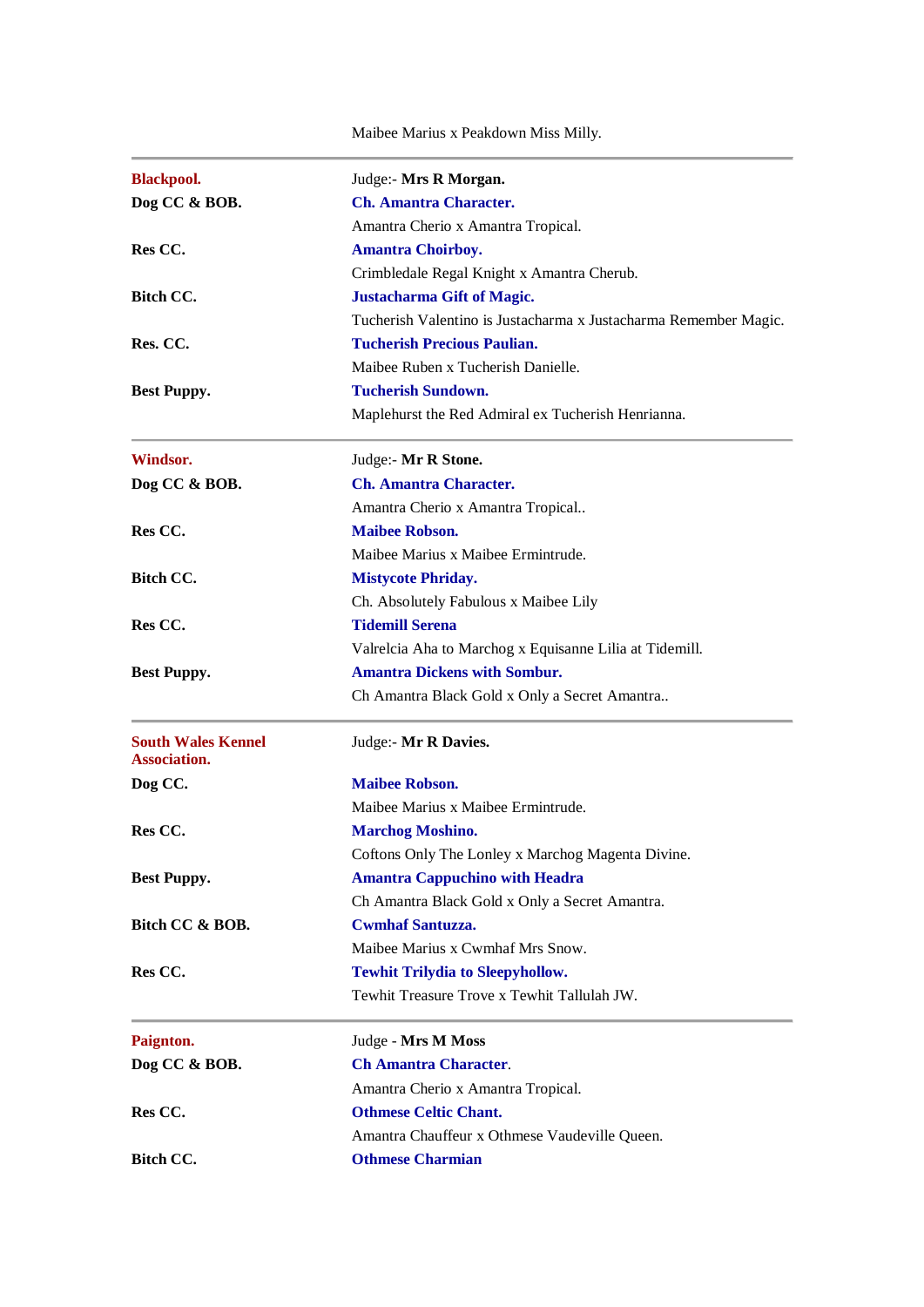|                           | Marsward Llwyn Celyn x Dunloo Dicentra.                                  |
|---------------------------|--------------------------------------------------------------------------|
| Res CC.                   | <b>Only a Secret Amantra</b>                                             |
|                           | Kingscourt Darkest Secret Amantra x Maynorth Jubilee at Jacrianna.       |
| <b>Best Puppy.</b>        | <b>Amantra Cappuchino with Headra.</b>                                   |
|                           | Ch Amantra Black Gold x Only a Secret Amantra                            |
| Leeds.                    | Judge:- Mrs B Flavell.                                                   |
| Dog CC & BOB.             | <b>Ch Amantra Character.</b>                                             |
|                           | Amantra Cherio x Amantra Tropical.                                       |
| Res.CC.                   | Headra $\hat{\mathbf{\bullet}}$ s Chocolate Box.                         |
|                           | Amantra Cheerio x Amantra Golden Wine for Headra.                        |
| Bitch CC.                 | <b>Tucherish Henrianna.</b>                                              |
|                           | Ch Rytonian Black Adder ex Tucherish Claudette.                          |
| Res.CC.                   | <b>Tudorhurst Tropicana.</b>                                             |
|                           | Tudorhurst Trincadare x Tewhit Trigonia                                  |
| <b>Best Puppy.</b>        | <b>Maynorth Chasing Rainbows over Simannie.</b>                          |
|                           | Ch Maynorth Carnival at Simannie ex Amantra Starlight over<br>Maynorth.  |
| <b>Welsh Kennel Club.</b> | Judge:- Mrs D. Schilizzi.                                                |
| Bitch CC & B.O.B.         | <b>Rossbonny by Design.</b>                                              |
|                           | Maibee Ruben x Joycott Diamond Star over Rossbonny                       |
| Res. CC.                  | <b>Rossbonny Betty Blue over Downsbank.</b>                              |
|                           | Maibee Ruben x Joycott Diamond Star over Rossbonny.                      |
| Dog CC.                   | Un Bon Petit Diable De Montagne Enfolellee. (Import TAF)                 |
|                           | Fr Ch Oracle DOArchemont x Fr Ch. Rhapsody in Blue de la Groff<br>Roche. |
| Res.CC.                   | Cofton & S Never Say Never Again.                                        |
|                           | Maibee Ruben x Cofton $\diamondsuit$ s Lily the Pink.                    |
| <b>Best Puppy.</b>        | <b>Amantra Cappucino with Headra.</b>                                    |
|                           | Ch Amantra Black Gold x Only a Secret Amantra.                           |
| <b>Richmond Dog Show.</b> | Judge:- Mrs J Stone.                                                     |
| Dog CC & BOB.             | <b>Amantra Character.</b>                                                |
|                           | Amantra Cherio x Amantra Tropical.                                       |
| Res CC.                   | Fr Ch. Perlamn De La Grosse Roche.                                       |
|                           | Still in Love Le Vilforian of Yoshima x Fr Ch. Nacre de Kenjan<br>Wood.  |
| <b>Bitch CC.</b>          | <b>Tidemill Serena.</b>                                                  |
|                           | Valrelcia Aha to Marchog x Equisanne Lilia at Tidemill                   |
| Res CC.                   | <b>Tucherish Henrianna.</b>                                              |
|                           | Ch Rytonian Black Adder ex Tucherish Claudette                           |
| <b>Best Puppy.</b>        | <b>Rocquencourt Rhett Butler.</b>                                        |
|                           | Tewhit Typhoon x Rocquencourt Rowena.                                    |